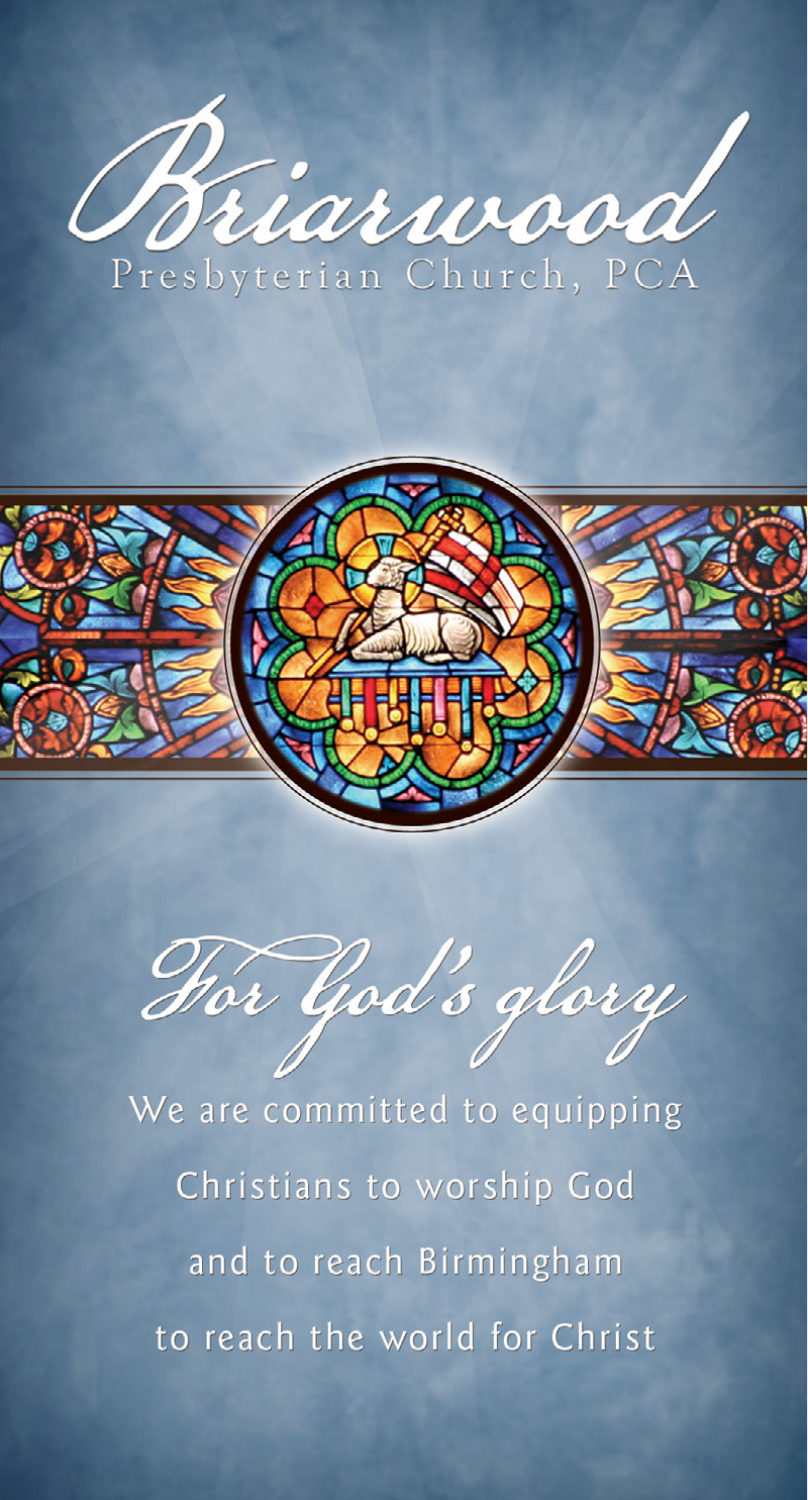

#### **Morning Services of Divine Worship – May 8, 2022**

#### **Worship Leaders**

Dr. Harry L. Reeder III, Pastor/Teacher Mr. Bruce Stallings, Executive Pastor Mr. Hunter Goff, Organist Dr. John Haines, Worship Pastor **Rev. Daniel Cason, Pianist** 

THE GATHERING OF GOD'S PEOPLE *'Gather the people to Me, that I may let them hear My words...' Deuteronomy 4:10*

**Call to Worship and Preparation from the Psalms** Psalm 139:23–24

All: **Search me, O God, and know my heart! Try me and know my thoughts! And see if there be any grievous way in me, and lead me in the way everlasting!**

**Prelude and Time of Meditation and Confession** 

*"Come Thou Fount of Ev'ry Blessing"* (arr. Bish) Hunter Goff, Organist

*Holy Father, Whose eyes cannot look upon iniquity and Who cannot tolerate wrong, but Who also loves me and sent Your Son to save me from my sins, I confess that I have sinned against You in thought, word, and deed, both by what I have done and by what I have not done. Forgive me; and grant to me the heartfelt knowledge that You have cleansed me of all my sin through Jesus Christ, our Lord. Amen.* 

#### **Invocation**

#### **Sacrament of Baptism**

#### **Greeting of Grace and Peace\***

(Men and boys please come forward at this time for the Mother's Day Chorus)

**Hymn of Ascents\*** *"And Can It Be That I Should Gain"* Trinity Hymnal **The Special Ministry in Music** The Men and Boys Mother's Day Chorus "*In Christ Alone*" vv. 1, 4 • "*How Great Thou Art*" Hymn 4 vv. 1, 4 "*Amazing Grace*" Hymn 202 vv. 1, 2, 5

The Confession of Truth<sup>\*</sup> Westminster Larger Catechism, q. 70, 71

Leader: *What is justification?*

All: **Justification is an act of God's free grace to sinners, in which He pardons all their sins and accepts and accounts their whole persons as righteous in His sight, not for anything worked into them or done by them, but only because of the perfect obedience and full satisfaction of Christ imputed to them by God, received by faith alone.**

Leader: *How is justification an act of God's free grace?*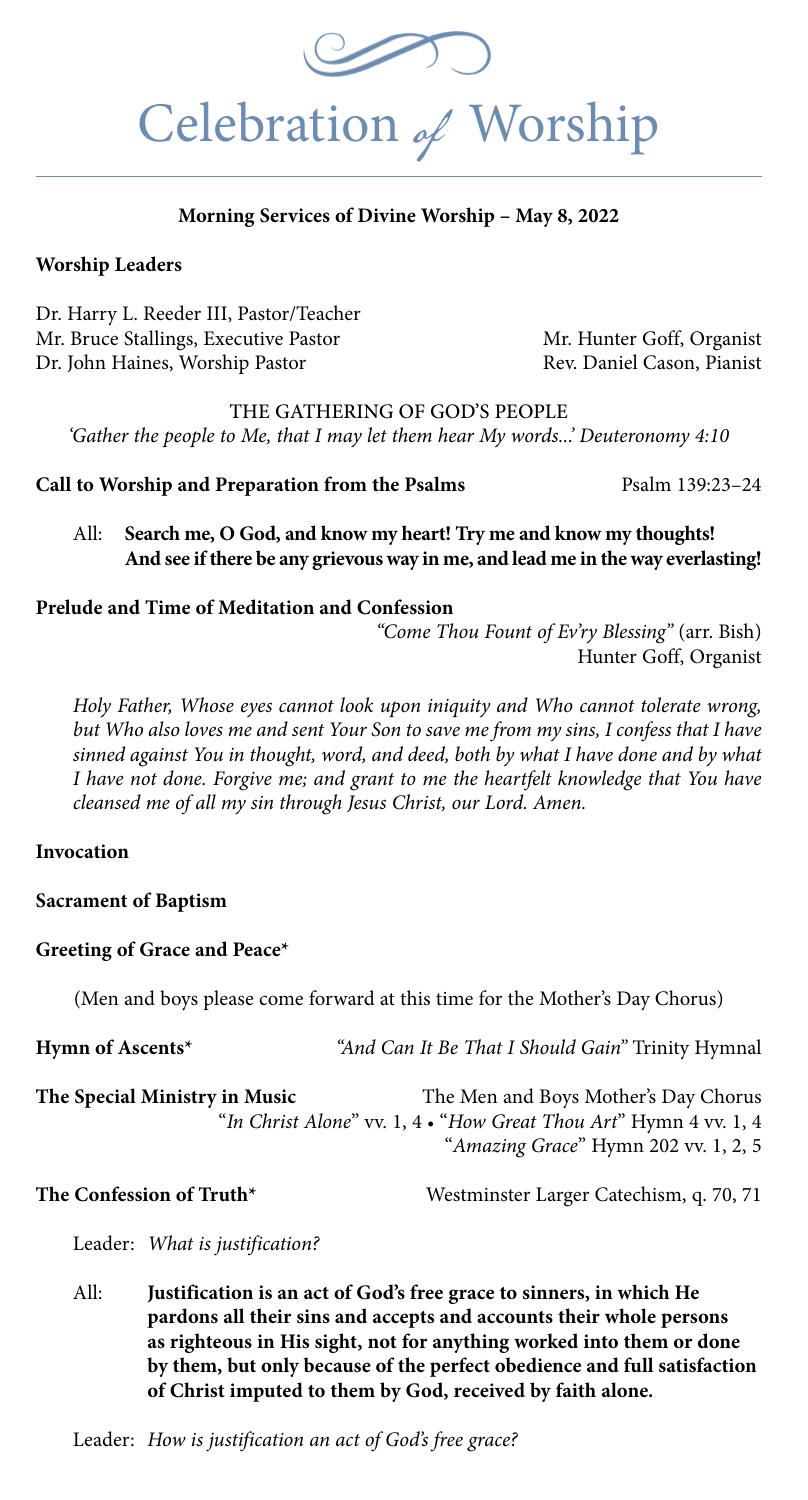full satisfaction to God's justice on behalf of those who are justified, yet<br>because God accepts this satisfaction for a payment which He might<br>have demanded of them; provided this payment Himself, through His own All: **Although Christ, by His obedience and death, made a proper, real, and full satisfaction to God's justice on behalf of those who are justified, yet because God accepts this satisfaction for a payment which He might have demanded of them; provided this payment Himself, through His own only Son imputing His righteousness to them; and requires nothing from them for their justification except faith, which is also His gift; therefore their justification is of free grace.**

> THE PETITIONING OF GOD'S PROVIDENCE *I call upon the LORD, Who is worthy to be praised... Psalm 18:3*

#### **Pastoral Prayer of Intercession**

THE ADORATION OF GOD'S GLORY *Praise the Lord! It is good to sing praises to our God... Psalm 147:1a*

#### **Presentation and Consecration of God's Tithe and Our Offerings**

**Musical Offering of Worship** *"More Love to Thee, O Christ"* (Doane) Hunter Goff, Organist

> THE PROCLAMATION OF GOD'S WORD *Blessed are You, O Lord; teach me Your statutes! Psalm 119:12*

**Prayer of Illumination\***

**New Testament Reading\*†** Romans 5:6–11

**Exposition of God's Word** Pastor Reeder

XXXII. Romans in Biblical Perspective *The Gospel of God* "The Demonstrated Love of God" Romans 5:6–11

THE CONSECRATION OF GOD'S PEOPLE *For the Love of Christ controls us... II Corinthians 5:14a*

**Pastoral Benediction\***

**Congregational Affirmation\*** *"My Hope Is in the Lord"* Hymn 406 v. 1

**Postlude** *Postlude Postlude Postlude Postlude Postlude Postlude Postlude Postlude* **<b>***Postlude Postlude Postlude Postlude Postlude Postlude Postlude Postlude Po* 

\*The congregation is requested to stand, if able. †K4–3rd grade dismiss to the Children's Auditorium for Children's Worship.

Following the 8:00 service, Children's Worship participants will be escorted to their Sunday School rooms. Following the 10:55 service, please pick up K4-3rd grade children in the Children's Auditorium. A Prayer Team is available following both morning services just to the right of the pulpit platform. The 8:00 a.m. service is also "signed" each week in the Worship Center.

> Sunday morning services are broadcast live on WLJR 88.5 FM. The 8:00 and 10:55 a.m. services are available online at briarwood.org/livestream. Texts used with permission granted through CCLI License agreement 124545. Scripture quotations are from the Holy Bible, English Standard Version.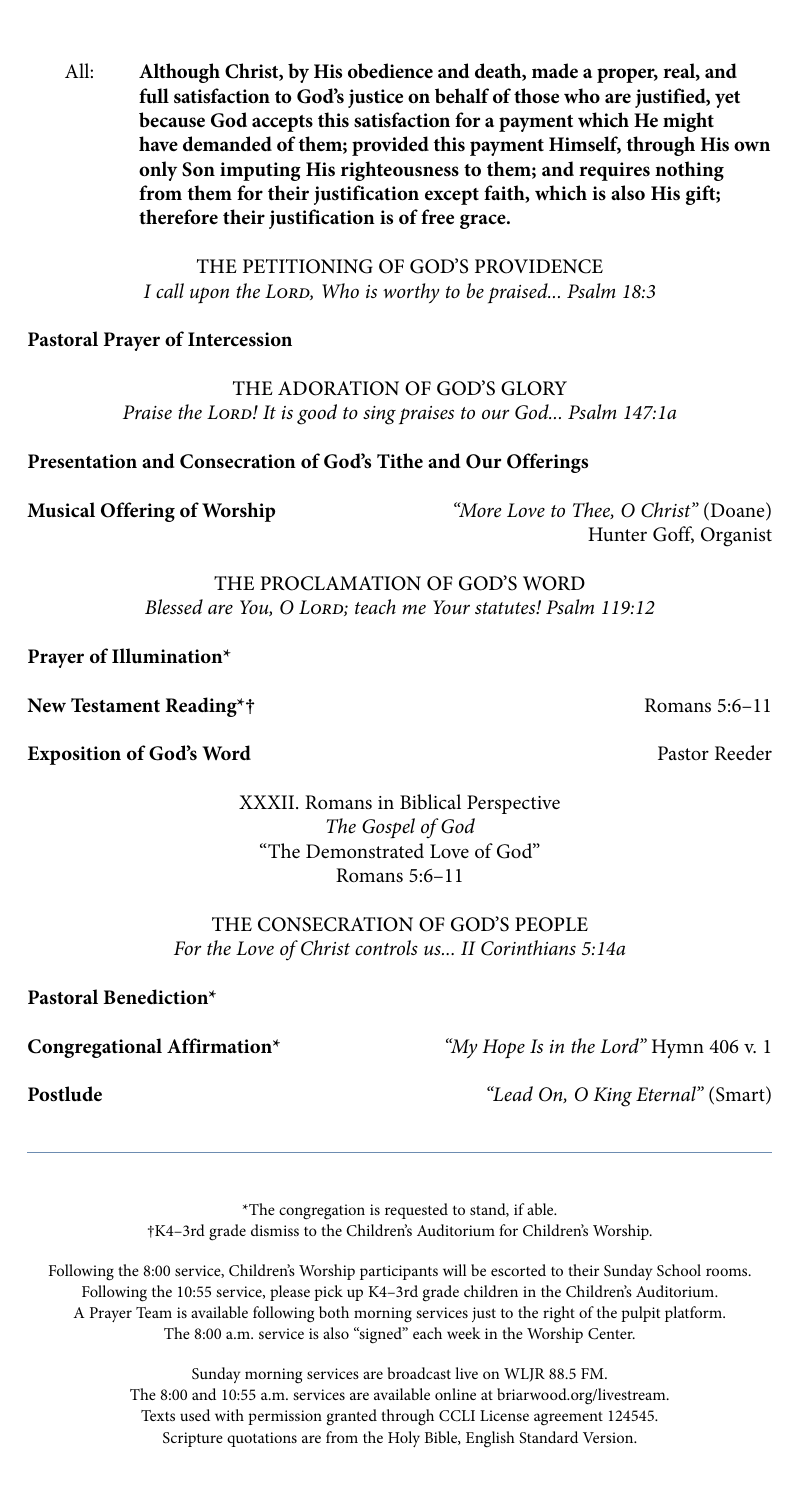Fellowship  $\phi$  Worship

| Evening Service of Praise and Proclamation - 6:00 p.m.                         |                                                                                                                              |                                                                     |
|--------------------------------------------------------------------------------|------------------------------------------------------------------------------------------------------------------------------|---------------------------------------------------------------------|
| Prelude                                                                        |                                                                                                                              | Daniel Cason                                                        |
| Welcome                                                                        |                                                                                                                              | Olan Stubbs                                                         |
| <b>Call to Worship</b>                                                         |                                                                                                                              | Psalm 73:28                                                         |
| All:<br>I have made the Lord God my refuge, that I may tell of all Your works. |                                                                                                                              |                                                                     |
| <b>Prayer of Invocation</b>                                                    |                                                                                                                              |                                                                     |
| Songs of Praise*                                                               | "Praise to the Lord, the Almighty" Hymn 8<br>"O Praise the Name" (Sampson / Hastings / Ussher)                               | "His Mercy Is More" (Boswell / Papa)<br>Shane Davis, Worship Leader |
| Announcements                                                                  |                                                                                                                              |                                                                     |
| <b>Offertory Prayer</b>                                                        |                                                                                                                              |                                                                     |
| Offertory                                                                      |                                                                                                                              | "Be Magnified" (DeShazo)<br>Shane Davis, Soloist                    |
| Scripture                                                                      |                                                                                                                              | Genesis 2                                                           |
| Sermon                                                                         |                                                                                                                              | Pastor Reeder                                                       |
|                                                                                | XXI. God's Blueprint in Biblical Perspective<br>Foundations from Genesis<br>"A Theology of Marriage - The Fall"<br>Genesis 2 |                                                                     |
| Benediction*                                                                   |                                                                                                                              |                                                                     |
| Doxology*                                                                      |                                                                                                                              |                                                                     |
| Postlude                                                                       |                                                                                                                              | John Haines                                                         |

**Morning Worship** – The Lord's Day morning worship services are live and in person at 8:00 and 10:55 a.m. They are also streamed on the Briarwood Website, Facebook Live, Apple TV, Roku and the Briarwood App. For more info go to briarwood.org/watch.

**Sunday School Communities** – Sunday School for all ages is at 9:30 a.m. each Sunday. For a complete list of classes go to briarwood.org/sundayschool.

**Evening Worship** – Evening worship is at 6:00 p.m., and is also streamed on the Briarwood Website, Facebook Live, Apple TV, Roku and the Briarwood App.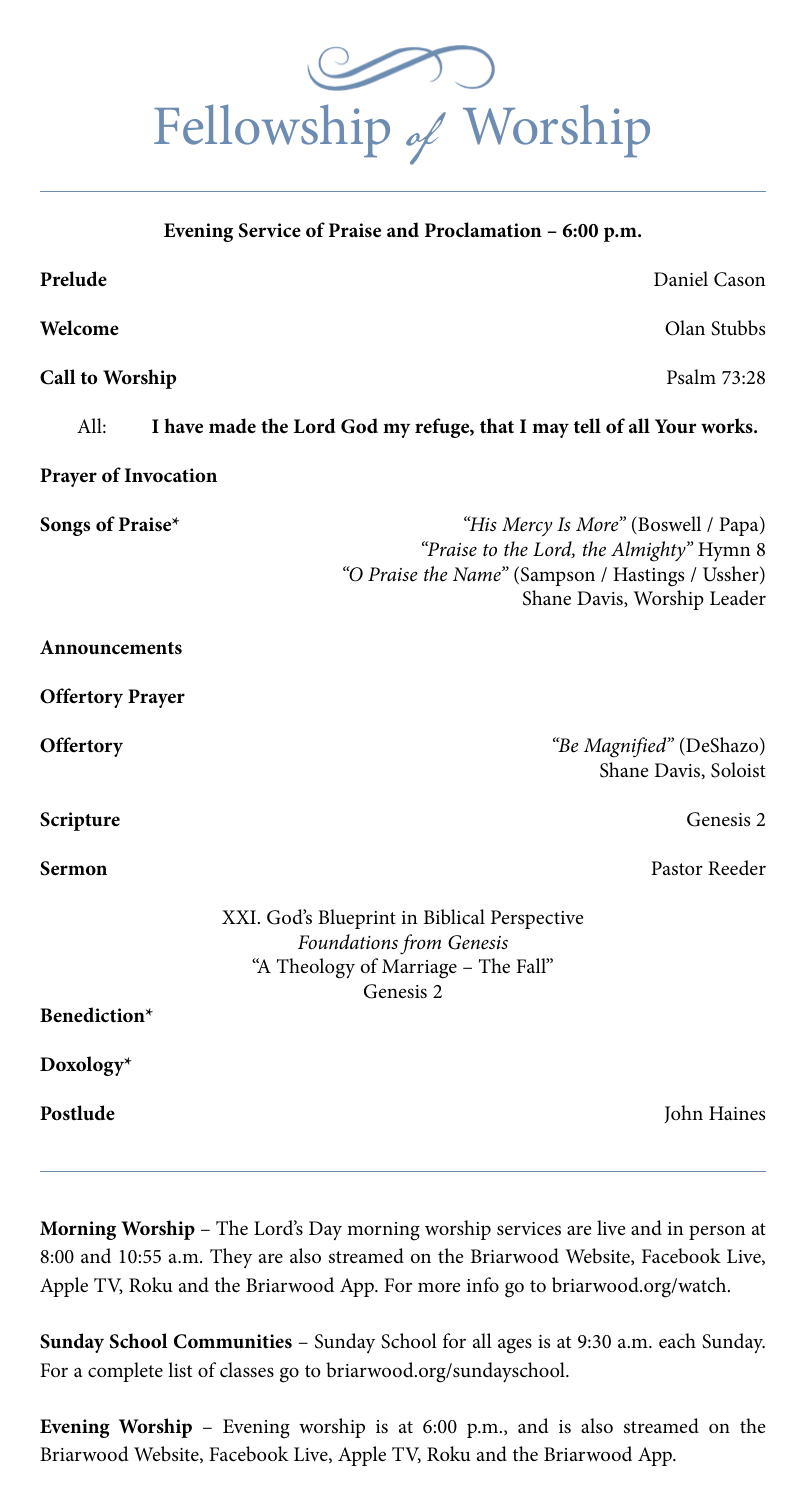### Announcements

**Briarwood Soccer—**Club tryouts for players ages 10–18 are May 16–25. Soccer Camp for players ages 7–14 is June 13–17. Information at briarwoodsoccer.com or call 205-776-5114.

**Join Pickleball Open Play** on Tuesday and Thursday evenings in the Gym. Reserve your spot at questrecreation.org.

**Vacation Bible School—**June 6–10 from 9:00 a.m.–12:00 p.m. Come learn each day about being a new creation in Christ from II Corinthians 5:17. Register at briarwood.org/vbs. Share the love of Jesus by volunteering at VBS! Contact Raleigh Macoy at rmacoy@briarwood.org. Sign up as a Nursery volunteer at briarwood.org/nursery.

**High Schoolers Job Opportunity—**Briarwood Grounds Department is looking for summer help. The schedule is Monday–Friday from 7:00 a.m.–3:30 p.m. Contact Robert Clifton at 205-776-5234 or rclifton@briarwood.org.

**Christian Medical Ministry Mission Trip Needs—**Donate new ibuprofen (200 mg), acetaminophen (500 mg), and cough+cold medicine for a medical trip to the Dominican Republic. Contact CMMA with questions at 205-776-5470.

**Trailblazers Travel—**June 13–15 to The Cove in Asheville, North Carolina. The guest speaker will be Voddie Baucham, Jr., author of *Fault Lines* and *Expository Apologetics*. For more information, contact Sharon at sjohnston@briarwood.org or 205-776-5320.

**Nursery Needs Volunteers—**If you have signed our purple sign-up folders in the past to help in the Nursery, please sign up to be a part of our team. To receive information, come to the Nursery desk on Sunday mornings, go to briarwood.org/nursery and click on the Nursery Volunteer Team (NVT) link, or email Alison at acraig@briarwood.org. To everyone who has signed up—you have been a blessing!

**The Men's Saturday morning prayer group** is meeting at 7:00 a.m. in the Mountain View Building. Contact Dave Matthews for information at dmatthews@briarwood.org.

**Wednesday Morning Bible Study—**Dave Matthews leads a study of James in A–105-A on Wednesdays at 10:00 a.m.

#### **New Job openings**—

**Director of Accounting.** Seeking a qualified accountant with a Bachelor's Degree in Accounting, CPA preferred. Experience and knowledge of generally accepted accounting principles and procedures, budgeting, and personnel procedures required. Strong communication and interpersonal skills a plus. Send résumé to Matt Moore at mmoore@briarwood.org.

**Church Facilities.** Temporary position to help set up and break down tables/chairs from 1:00–5:00 p.m. on Saturday and Sunday afternoons. Contact Dale Keller at 205-776-5231 or dkeller@briarwood.org.

**Director, Women Business Leaders.** If you're a business-minded woman with a heart for outreach and evangelism, might God be calling you to lead WBL? Bachelor's degree, ministry experience, and fund raising skills required. Contact Rob Genin at rgenin@briarwood.org or 205-776-5455.

**See all the current job opportunities** for Briarwood ministries and ministry partners at briarwood.org/employment to find details on open positions as well as how to apply.